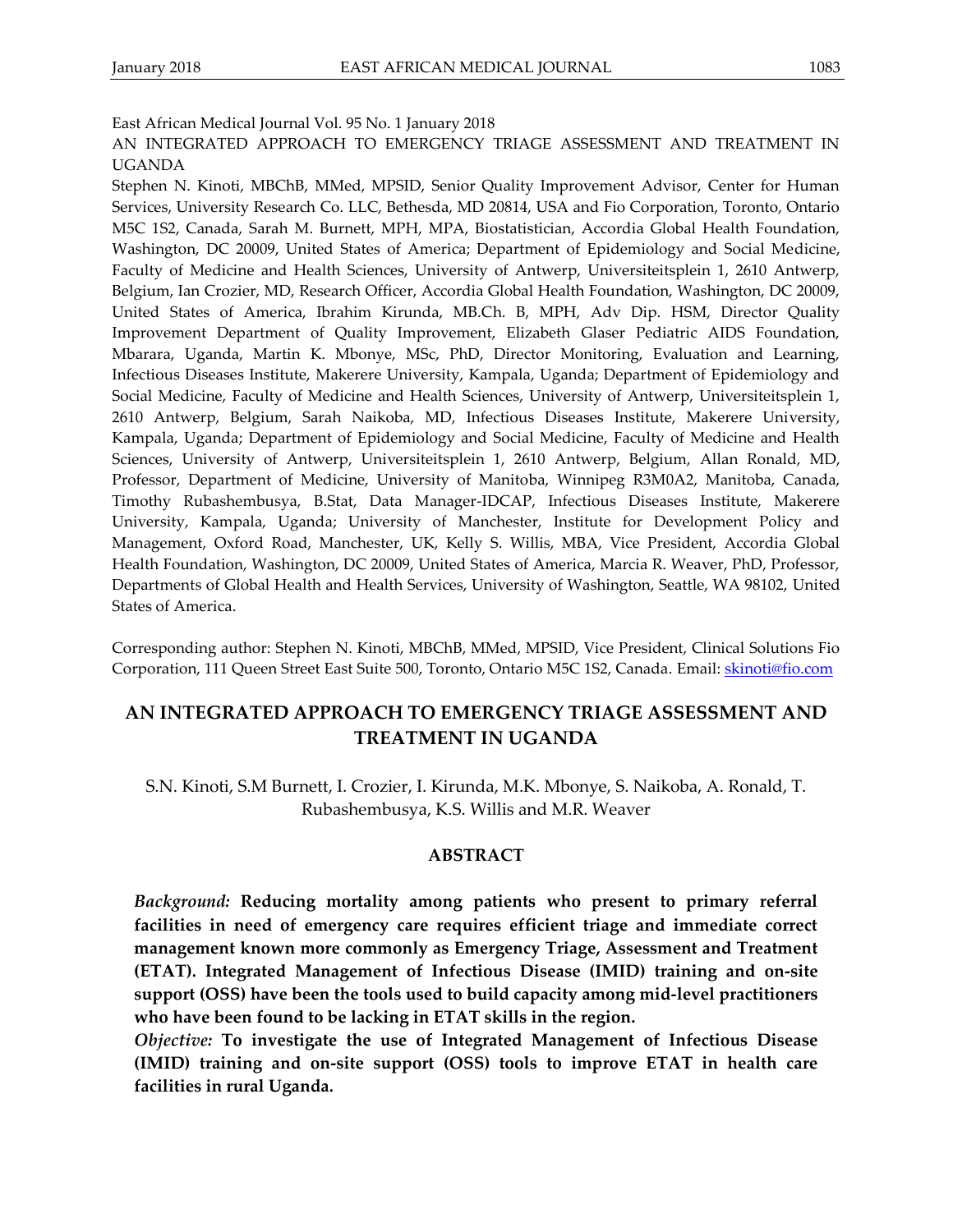*Design:* **Randomized mixed methods evaluation.**

*Setting:* **Thirty-six facilities in Uganda were randomized 1:1 to arm A (IMID and OSS) and arm B (IMID alone).** 

*Subjects:* **Two mid-level practitioners, (clinical officers or senior nurses), from each facility participated in offsite IMID training. Staff at 18 facilities in arm A participated in OSS (two days each month of outreach and quality improvement for nine months).** 

*Results:* **Time series data on facility performance of three ETAT indicators were compared over 14 months and data on mortality among pediatric inpatients were compared across arms.**

**Improvements differed across facilities and indicators, but steady improvement in triage occurred in arm A, with convergence across arms in the management of emergency patients. Analysis of baseline indicators and improvements demonstrated that facilities could improve their performance regardless of their starting point.**

*Conclusion:* **IMID and OSS both improved the management of patients with an acute illness presenting to rural health facilities.**

# **INTRODUCTION**

Deaths from acute illnesses is common worldwide but many can be prevented by skilled triage and correct immediate management. The World Health Organization (WHO)'s Integrated Management of Childhood Illness program sought to improve management of pediatric emergencies by: 1) training health care providers at primary care facilities to recognize danger signs and refer patients (1,2) and, 2) developing Emergency Triage, Assessment, and Treatment (ETAT) protocols (3,4,5). An ETAT protocol implemented at a pediatric hospital in Malawi decreased mortality (6). ETAT was extended to include neonatal care and management of serious pediatric illness, referred to as ETAT+ (7), was implemented in Kenya (8), and taught at a medical school in Rwanda (9). Experts recommend adapting and implementing ETAT protocols at district hospitals (10,11,12,13), and health centers (14).

Health centers serve as primary referral facilities. They differ from district hospitals in that they rarely have medical officers on site, they provide urgent episodic care for children and adults so that pediatric and adult ETAT is combined and they have fewer laboratory tests with limited expertise.

Clinical practice is nested within complex health systems. A health systems approach is required to improve clinical practice (15). We elaborate on three IDCAP results that support successful implementation and evaluation of ETAT at rural referral facilities:

- 1. Time series graphs of facility performance improvements following educational interventions
- 2. Dispersions graphs with the range of baseline values and performance improvements across facilities at specific points in the interventions.
- 3. Exploratory results using prospective data on pediatric inpatient mortality within 48 hours of admission.

# **METHODS AND MEASUREMENTS**

*Study design and setting:* The Integrated Infectious Disease Capacity-Building Evaluation (IDCAP implemented ETAT approach for children and adults at 36 primary referral facilities in Uganda. Two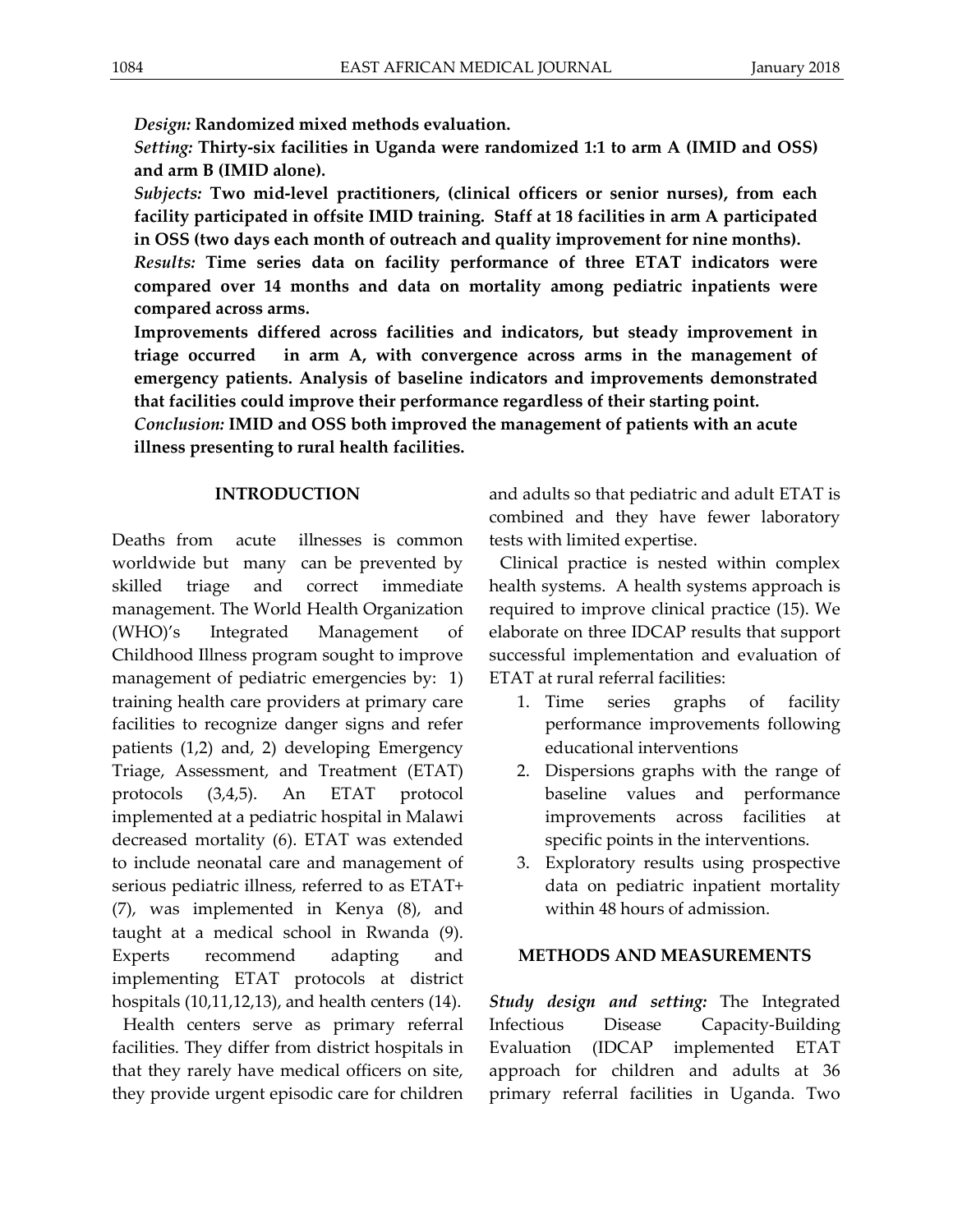focused interventions were tested: the Management of Infectious Disease (IMID) training program at the Infectious Diseases Institute in Kampala and monthly on-site support (OSS) at 18 facilities. Two mid-level practitioners from each of the 36 facilities attended IMID. Eighteen facilities (arm A) were randomly assigned to receive OSS visits, whereas 18 facilities (arm B) did not have this experience until much later. Both interventions were to be integrated into their clinical workload included an ETAT approach, as well as case management for common infections.

IDCAP was a mixed design study with pre/post and cluster-randomized trial components. This manuscript focuses on the pre/post difference component, which measures the combined effect of IMID and OSS in arm A, and the effect of IMID alone in arm B. Methods for the trial component were previously reported including randomization, blinding, sample size, facility performance data collection and entry, CONSORT flow diagram, and recruitment.

The pre and post time periods were not exactly the same for both arms, because midlevel practitioners in arm A attended the first two sessions of IMID training (March 15-April 2, 2010 and April 12-30, 2010) and those in arm B attended the final two sessions (May 3- 21, 2010 and June 7-25, 2010). Consequently, baseline (Time 0) was from November 2009 to March 2010 in arm A and from November 2009 to May 2010 in arm B. In arm A, the intervention (Time 1) began in April 2010 and extended for nine months until December 2010. In arm B, Time 1 began in June 2010 and extended for seven months until December 2010.

*Selection of participants:* The sites were 36 health center IV (HC IV) or comparable facilities drawn from all four regions of Uganda. An HCIV provides primary care and is the referral facility of the health subdistrict in the public system. Four district hospitals that were functioning as HCIV's were also included but they did have increased workloads and staffing in their capacity as a referral center. Two mid-level practitioners, either clinical officers, registered nurses, or registered midwives, from each facility undertook IMID training. Inclusion criteria for health facilities and mid-level practitioners were previously described (16,17). All staff could participate in OSS activities.

*Interventions:* The IMID training program consisted of a three-week core course followed by two, one-week boost courses 12 and 24 weeks later, and weekly distance learning assignments. The curriculum built on several curricula including the Integrated Management of Childhood Illness, and Integrated Management of Adult Illness. The session on 'Emergency Care in Infectious Disease' was presented on the second day and reinforced with case studies throughout. Two Clinical Decision-Making Guides were developed as job aids to supplement the course: 1) initial triage and emergency management in all patients; and 2) continued urgent treatment. (See Supplementary File S1). They were accompanied by guidelines on appropriate drug doses.

OSS consisted of nine two-day visits each month by a mobile team. The four team members were: a medical officer with expertise in CQI, a clinical officer, a laboratory technologist, and a registered nurse. The first day focused on multidisciplinary team training, cadre-specific clinical break-out sessions, and one-on-one mentoring. The three cadre-specific sessions were for: 1) clinicians, 2) counselors, and 3) laboratory professionals. The second day focused on CQI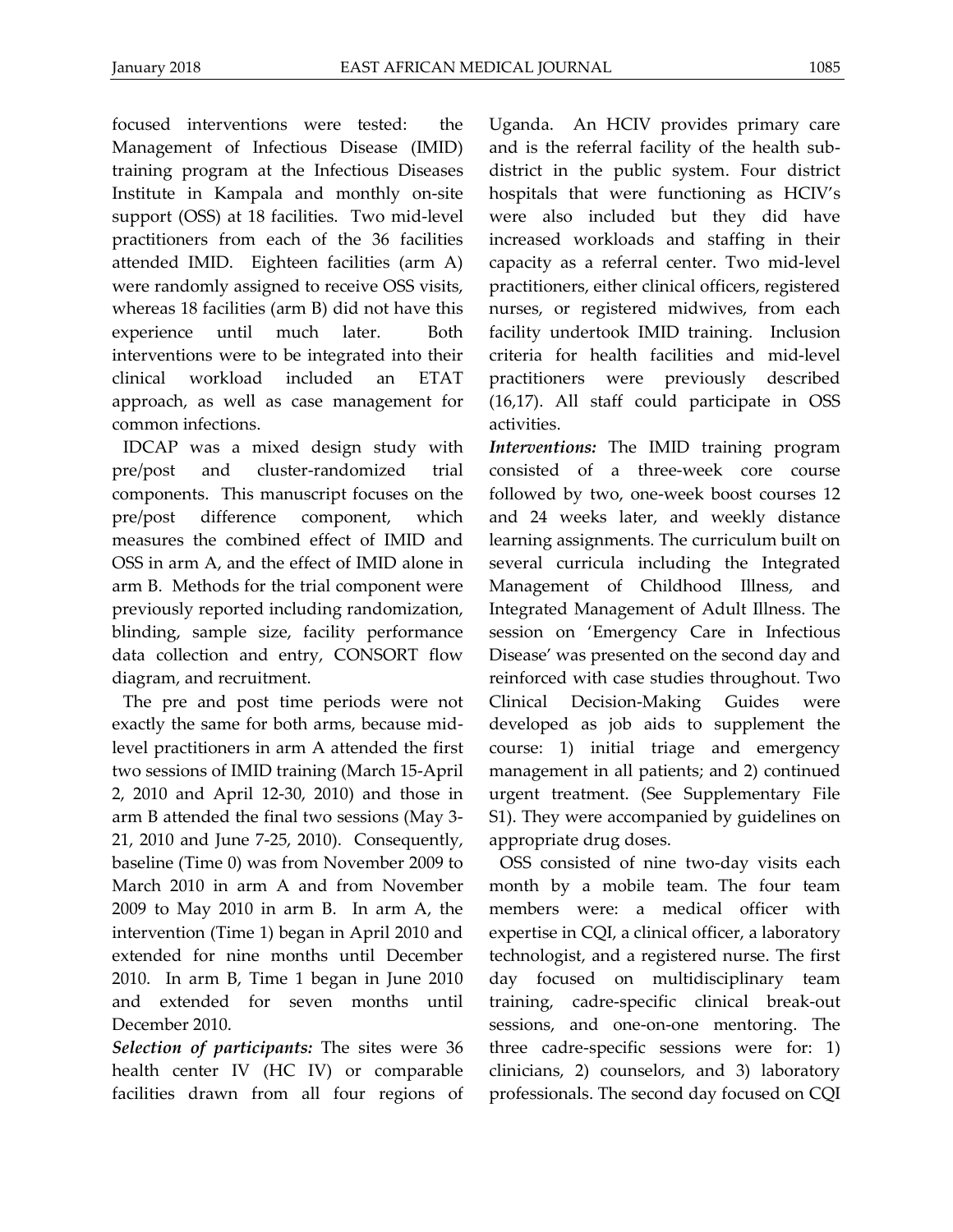activities that were adapted for low and middle income countries from the Institute for Health Improvement's collaborative improvement model (18).

Each OSS visit was devoted to a specific topic, beginning with 'Emergency Care in Adults and Children.' At the first visit, mobile teams supported participants to select six of 13 CQI goals, one of which was linked to the ETAT indicator "proportion of outpatients triaged." Fifteen of 18 facilities in arm A chose this goal. Progress towards the goals was reviewed during subsequent visits.

Participants decided how to improve the processes of care to reach the goals. Four ETAT examples were: designating triage staff, analyzing and improving workflow for emergency cases, creating areas to retain emergency and priority patients, and procuring and stocking trays with emergency appliances, drugs and supplies. Improvements were implemented differently across facilities; at some a nurse was responsible for triage, while at others the person who registered patients was responsible.

*Case definitions:* Emergencies were defined as patients with one or more of the ABCDO signs: Airway; Breathing difficulty; Circulation / Coma / Convulsion / Confusion; Dehydration; and Other. Priorities were defined as patients with 3TPR-MOB priority signs: Tiny baby (sick child under two months of age); Temperature; Trauma or other urgent surgical condition; Pallor (severe); Poisoning; Pain (severe); Respiratory distress; Restless, lethargy or continuously irritable; Referral; Malnutrition (severe); Oedema of both feet; and Burns.

*Facility performance indicators:* The three ETAT indicators were the proportions of: 1) outpatients triaged; 2) emergency and priority patients admitted, detained, or referred; and 3) estimate of emergency patients that received at least one appropriate treatment. Data were collected on every outpatient using the Uganda Ministry of Health revised Medical Form 5. The form was initially modified by the Uganda Malaria Surveillance Project (19) and further revised by IDCAP to add a section on triage, additional drugs for emergency patients, and additional types of referrals, among other revisions (20).

The triage section was at the top of the form to report ABCDO emergency signs, and three triage categories: emergency, priority, and queue. A patient was considered triaged if either an emergency sign was circled or triage category ticked. The three referral categories were: admitted, detained in the clinic setting, or referred for other services. "Detained" referred to a 'space' for the patient to be treated until recovery or transfer to the district hospital.

The broad criteria for 'appropriate treatment' was that at least one emergency drug was prescribed and in stock. Fourteen drugs that could be used for emergency care and were listed on the form were: Artesunate, Aspirin, Benzyl penicillin (X-pen), Chloramphenicol, Cloxacillin, Diazepam, Gentamycin, intravenous fluids, Magnesium, Oxygen, oral rehydration solution, Phenytoin, Quinine, and Salbutamol. Eight "other" drugs that clinicians specified also met the criteria for appropriate treatment: Ampicillin, Benzathine penicillin, Ceftriaxone, Cefuroxime, Epinephrine, Paraldehyde, Penicillin, and Phenoxymethyl penicillin.

*Pediatric inpatient mortality:* Mortality among inpatients under five years of age was measured within 48 hours of admission. Initially, we relied on retrospective inpatient records, but a pilot study showed that the date and discharge status of up to 30% of inpatients were missing. Protocol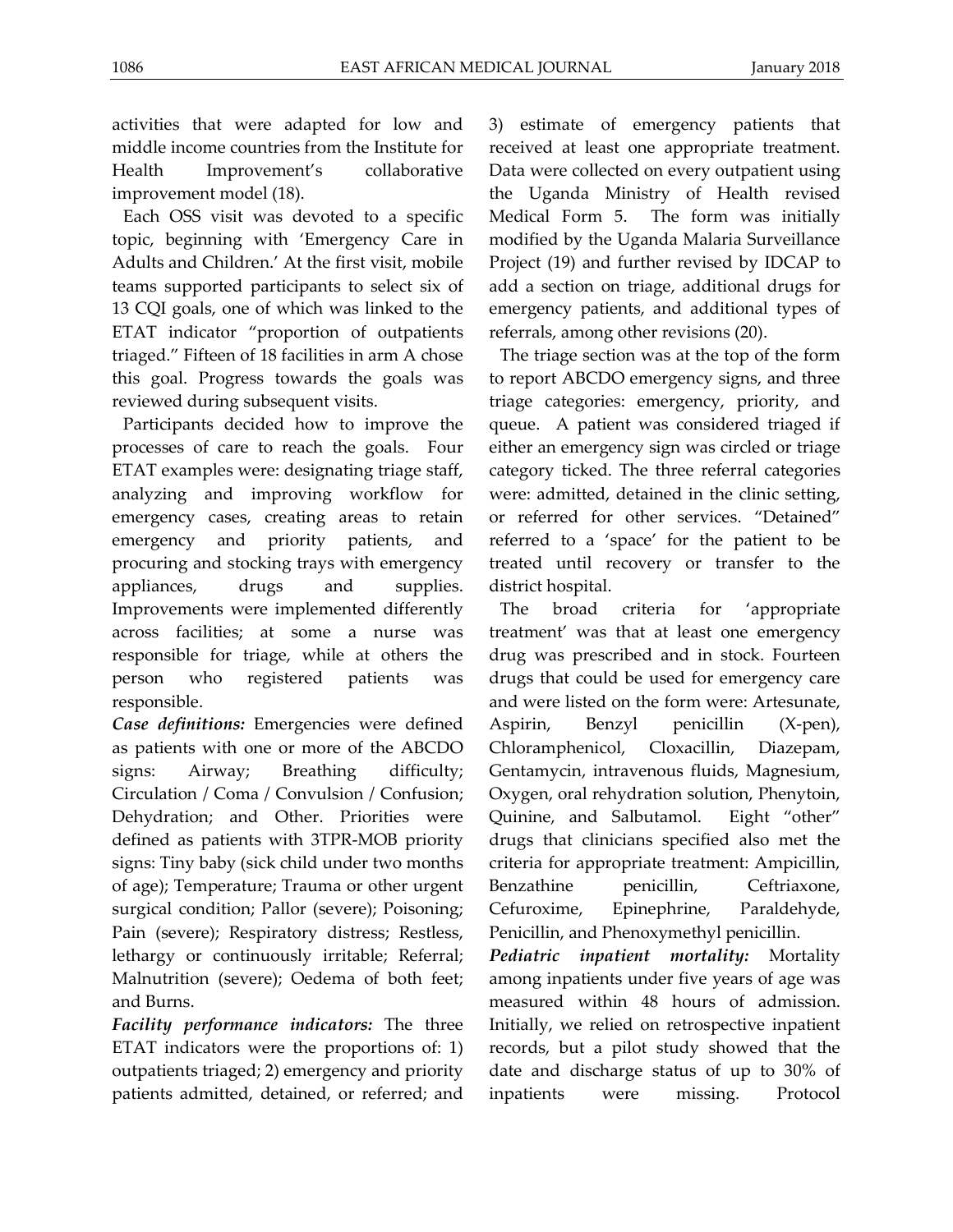modifications for the inpatient data and approval were delayed until January 31, 2011, which was after Time 1. During the follow-up period from March to September 2011, data entry assistants stationed at each facility checked the status of all pediatric inpatients prospectively every 24 hours and updated the inpatient register accordingly.

*Ethical Considerations:* IDCAP was approved by the School of Medicine Research and Ethics Committee of Makerere University (#2009-175) and Uganda National Council on Science and Technology (#HS-722). Informed consent of participants was not required because the interventions were evaluated on facility rather than individual performance. Informed consent of patients was waived for the ETAT indictors. University of Washington Human Subjects Division determined that IDCAP did not meet the regulatory definition of research under 45 CFR 46.102(d).

*Data analysis:* Frequencies were calculated to describe outpatient samples across arms and time periods. Time series graphs were created with monthly results by arm for each indicator. Dispersion graphs were created by facility for each indicator. The horizontal axis reports the Time 0 value of the indicator, and the vertical axis reports the absolute change from Time 0 to Time 1. In these graphs a facility with zero percent of outpatients triaged in Time 0 could have a zero to 100% increase in Time 1, whereas a facility with 100% in Time 0 could only have zero or negative change in Time 1. Outpatient data were analyzed with Stata® version 11 (Statacorp, 2009 College Station, TX, USA). Inpatient mortality data were entered and analyzed in Microsoft Excel© (Microsoft Corporation, Redmond WA, USA).

*Limitations:* The pre/post component of the research design did not control for temporal

effects, extraneous effects of the evaluation, or regression to the mean. Temporal changes at the district level however, would have affected only a few facilities because the 36 sites were located in 28 different districts. The definition of appropriate treatment was admittedly broad. Improvements in arm A are not evidence that all appropriate treatments were provided to each patient. It was not possible to link treatment to the patient's emergency signs (ABCDO), because patients had multiple signs and diagnoses. Appropriate treatment was based on drug name and availability, and did not reflect dosages, routes, and frequency of administration.

The triage status of the patients was not validated by the mobile team or by expert observation. A lower proportion of outpatients were categorized as emergencies in Time 1 than Time 0. If the interventions improved the capacity to classify patients by triage category, then the percentages in Time 1 may be more accurate than Time 0.

# **RESULTS**

*Characteristics of samples:* The 36 facilities included 31 health center IV and five hospitals; six were private-not-for profit facilities. Among IMID participants, 46 were clinical officers (24 in arm A, 21 in arm B), 22 were registered nurses (12 in arm A, 11 in arm B), and four were registered midwives (all in arm B). From November 2009 to December 2010, data were collected on 777,667 outpatient visits. However patient age was not recorded for 24,593 (3·3%) visits. As shown in Table 1, data were analyzed on 330,596 outpatients in arm A and 422,478 in arm B, of which 26.4% and 28.4% were children under five, respectively. The higher volume of outpatients in arm B was due to the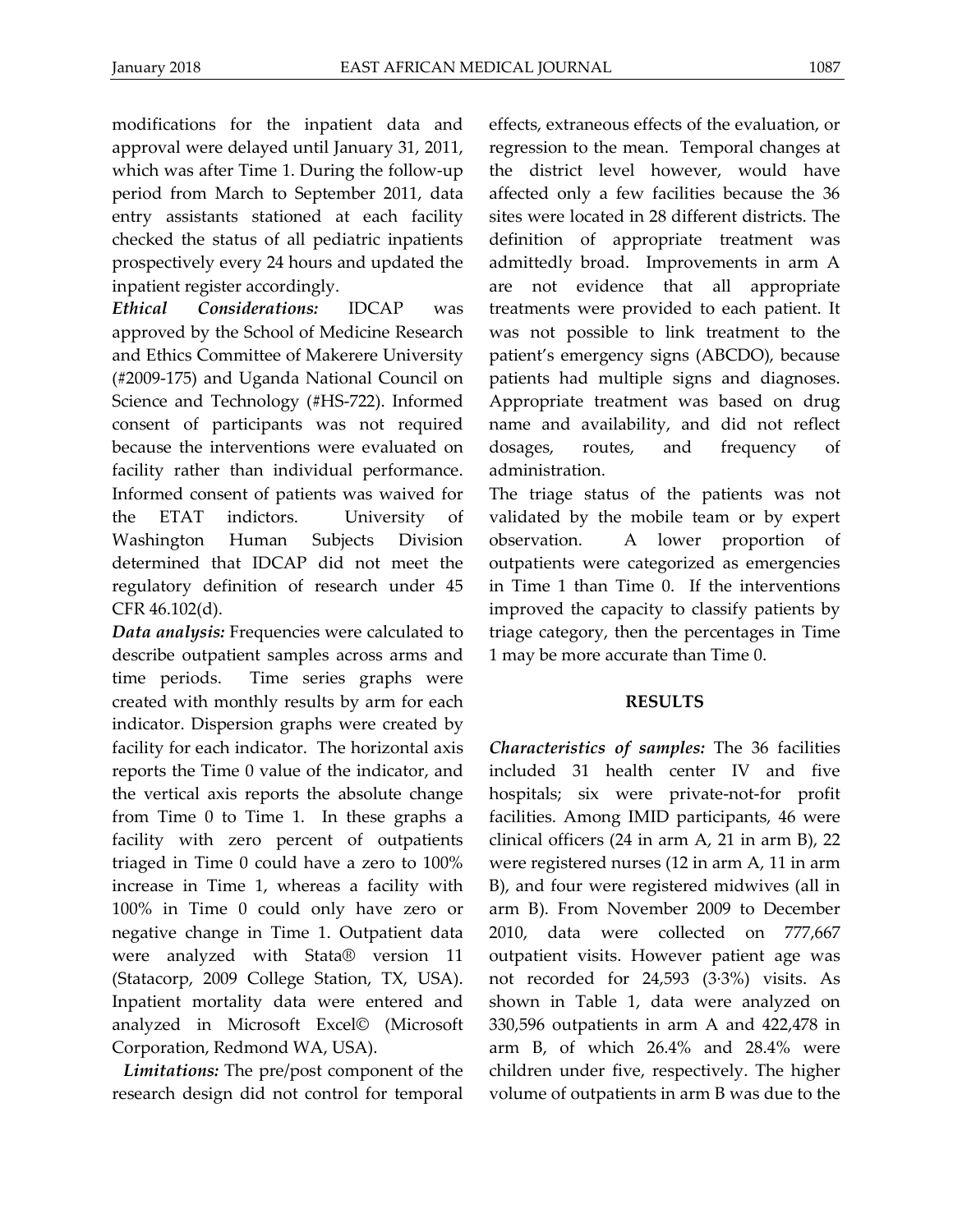**Table 1**

# random assignment of four out of the five hospitals to arm B.

| Patient population by age and triage status |                |                  |                  |                                |
|---------------------------------------------|----------------|------------------|------------------|--------------------------------|
|                                             | Arm A          |                  | Arm B            |                                |
|                                             | $(n=18)$       |                  | $(n=18)$         |                                |
|                                             | Time 0         | Time 1           | Time 0           | Time 1                         |
|                                             | N(%            | N(%              | N(%              | $N$ $\left(\frac{0}{0}\right)$ |
| <b>Total Patient</b>                        | 94,812         | 235,784          | 195,371          | 227,107                        |
| Population                                  |                |                  |                  |                                |
| Age                                         |                |                  |                  |                                |
| Under 5 years                               | 26,264 (27.7%) | $60,988$ (25.9%) | 59,921 (30.7%)   | $60,211(26.5\%)$               |
| 5 years and over                            | 68,548 (72.3%) | 174,796 (74.1%)  | 135,450 (69.3%)  | 166,896 (73.5%)                |
| <b>Any Triage</b><br><b>Status</b>          | 25,494 (26.9%) | 201,877 (85.6%)  | 85,043 (43.5%)   | 164,980(72.6%)                 |
| Emergency                                   | $2,677(2.8\%)$ | $4,382(1.9\%)$   | $9,960(5.1\%)$   | $6,733(3.0\%)$                 |
| Priority                                    | $3,660(3.9\%)$ | $13,112(5.6\%)$  | $13,703(7.0\%)$  | $12,944(5.7\%)$                |
| Queue                                       | 19,157 (20.2%) | 184,393 (78.2%)  | $61,380(31.4\%)$ | 145,303 (64.0%)                |

interventions were associated with statistically significant pre/post improvements in two of three ETAT indicators (21). The proportion of outpatients triaged increased by 103% (adjusted relative risk (aRR) = 2.03; 99% CI: 1·13, 3·64) in arm A, which was attributed to IMID and OSS, and by  $29\%$  (aRR = 1.29; 99% CI: 1·01, 1·64) in arm B, which was attributed to training limited to IMID training. The proportion of emergency and priority patients who were admitted, detained, or referred increased by 203% in arm A (aRR = 3.03; 99% CI: 1·40, 6·56) and 59% (aRR = 1.59;

99% CI: 1·04, 2·44) in arm B. The estimated proportion of emergency patients that

An overview of results for 23 IDCAP facility performance indicators reported that the received at least one appropriate treatment increased by  $75\%$  in arm A (aRR = 1.75;  $99\%$ CI: 0.99, 3 $\cdot$ 06), but by only 4% in arm B (aRR = 1.04; 99% CI: 0.80, 1·35). The cluster randomized trial results of the comparison across arms did not show statistically significant incremental effects.

Monthly results for each indicator by arm are presented in Figures 1 to 3. Figure 1 shows the proportion of outpatients triaged, which was higher in arm B than arm A during Time 0. The proportions increased in both arms at a faster rate in March 2010 when data entry assistants were stationed at the 36 facilities. The proportion in arm A increased above arm B in May 2010 after the OSS session on ETAT, and reached 94% by September 2010.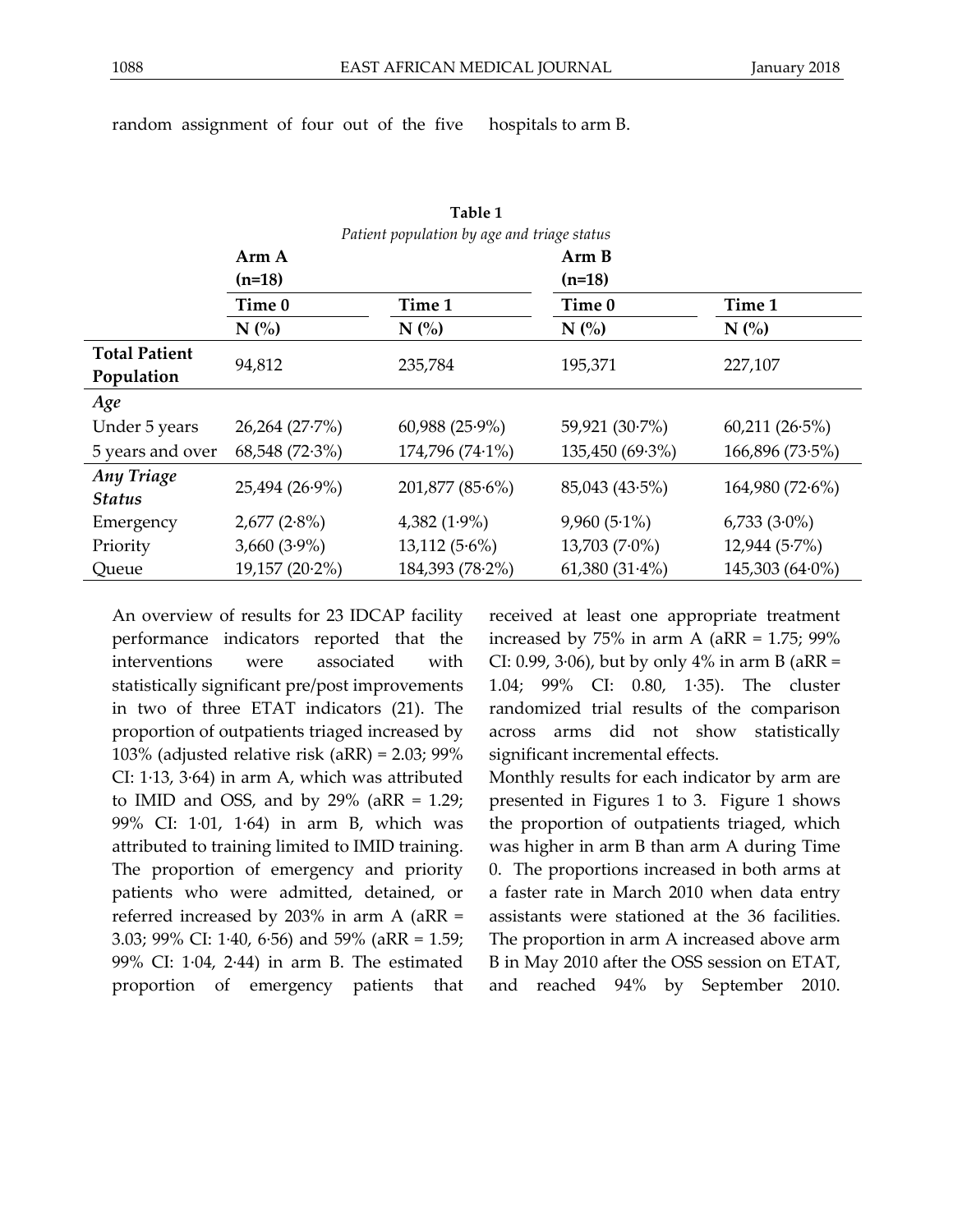

**Figure 1** *Proportion of outpatients triaged by month and arm*

The figure shows the proportion of outpatients triaged each month by arm. For arm A, baseline (Time 0) was from November 2009 to March 2010 and Time 1 was from April to December 2010. For arm B, Time 0 was from November to May 2010 and Time 1 was from June to December 2010. The data entry assistants began work to support data collection at the facilities in March 2010 in both arms.

As the proportion of patients triaged increased, so did the percentage in the queue category, as shown in Table 1. Similarly, the proportion of outpatients who were admitted, detained or referred was higher in arm B than arm A initially, with arm A overtaking arm B in April 2010, as shown in Figure 2. The proportion in arm B increased at a slow and steady rate however, and matched arm A in December 2010.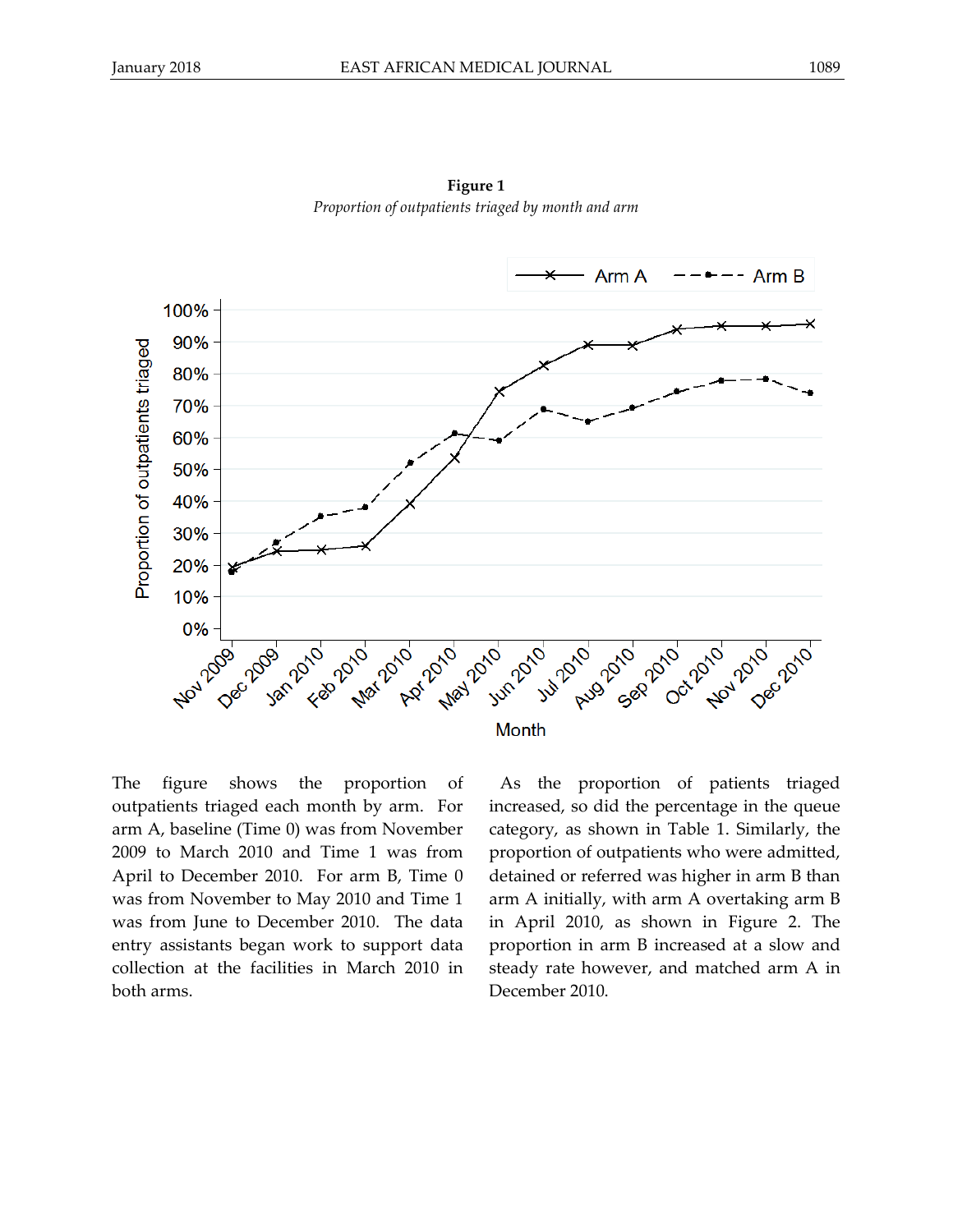



The figure shows the proportion of outpatients who were classified as an emergency and priority who were admitted or detained at the facility or referred each month by arm. For arm A, Time 0 was from November 2009 to March 2010 and Time 1 was from April to December 2010. For arm B, Time 0 was from November to May 2010 and Time 1 was from June to December 2010. The

data entry assistants began work to support data collection at the facilities in March 2010 in both arms.The estimated proportion of emergency patients receiving treatment according to ETAT standards fluctuated over Time 1 as shown in Figure 3, but remained higher in arm A than B.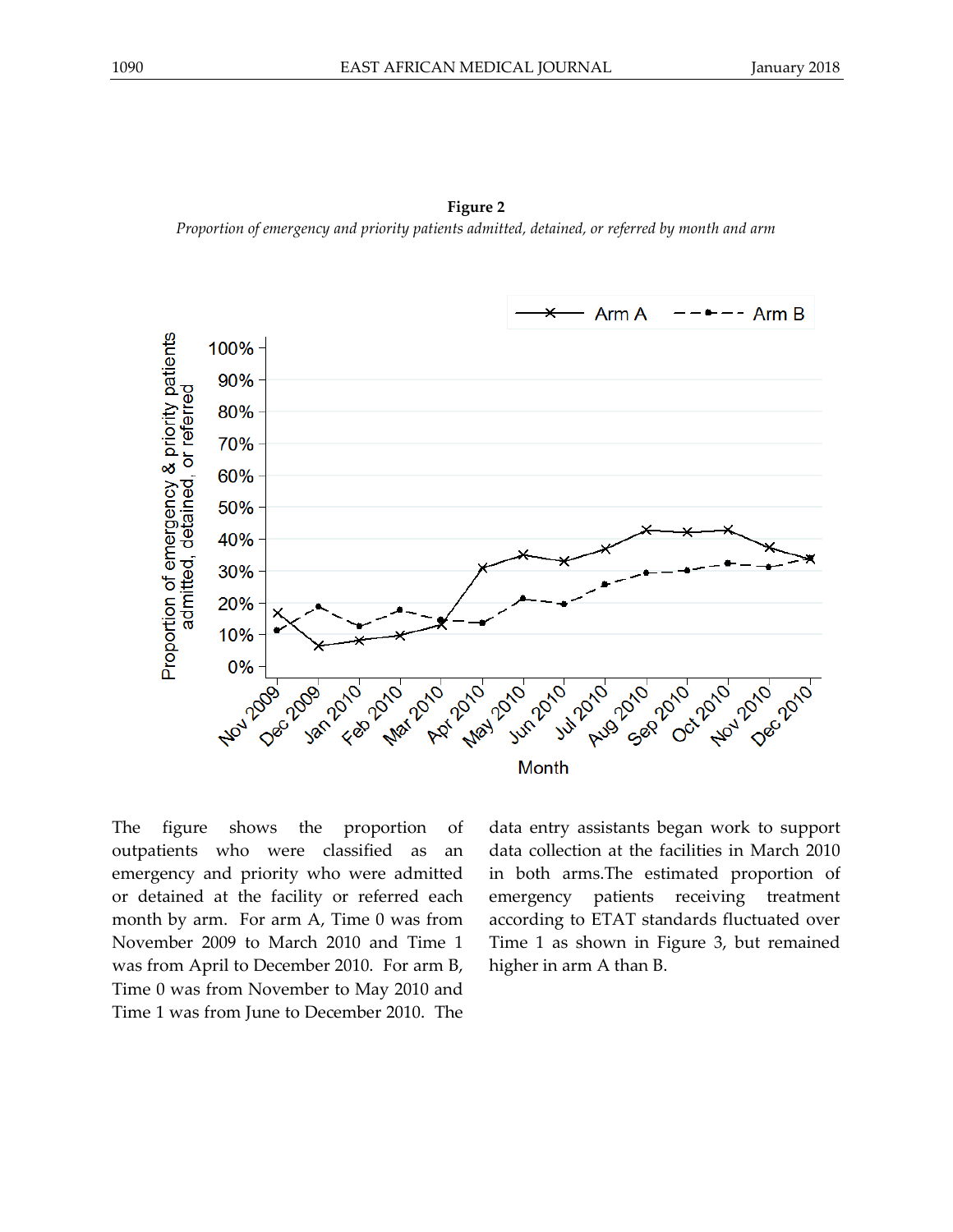

**Figure 3** *Estimated proportion of emergency patients that received at least one appropriate treatment by month and arm*

The figure shows the estimated proportion of outpatients classified as emergencies that received at least one appropriate treatment each month by arm. For arm A, Time 0 was from November 2009 to March 2010 and Time 1 was from April to December 2010. For arm B, Time 0 was from November to May 2010 and Time 1 was from June to December 2010. The data entry assistants began work to support data collection at the facilities in March 2010 in both arms.

The range of values of the indicators across facilities was large in Time 0, as were their improvements in Time 1. As shown in Figure 4, Time 0 values ranged from zero to more than 90% of patients triaged. Arm B facilities generally started with higher proportions; eight facilities in arm B were triaging 50% or more of outpatients in Time 0 compared to two in arm A. Facilities in arm A showed a greater improvement than arm B.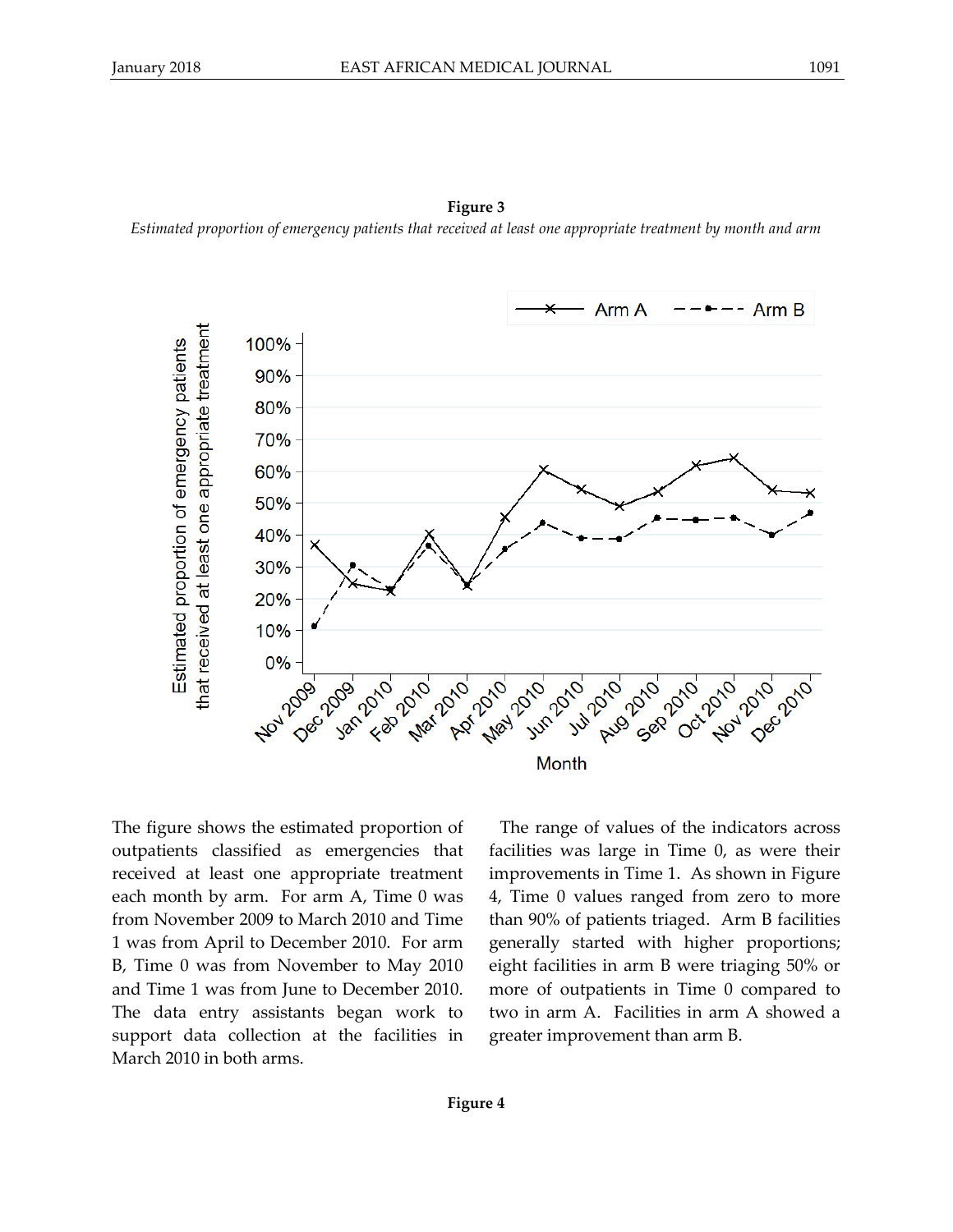

*Proportion of outpatients triaged, displayed by facility and by arm*

Proportion of outpatients triaged at Time 0

This figure shows the proportion of outpatients triaged for each facility at Time 0 on the horizontal axis. The absolute change in the proportion from Time 0 to Time 1 is measured on the vertical axis. An "X" represents an arm A facility and a dot represents an arm B facility. For any given value on the horizontal axis, a higher value on the vertical axis represents a larger improvement.

Figure 5 shows that the range of values for the proportion of emergency and priority patients admitted, detained, or referred at Time 0 was narrower; the highest value was 67% for an arm A facility. The range of improvements was also narrower, with the largest improvement just above 40% for an arm A facility.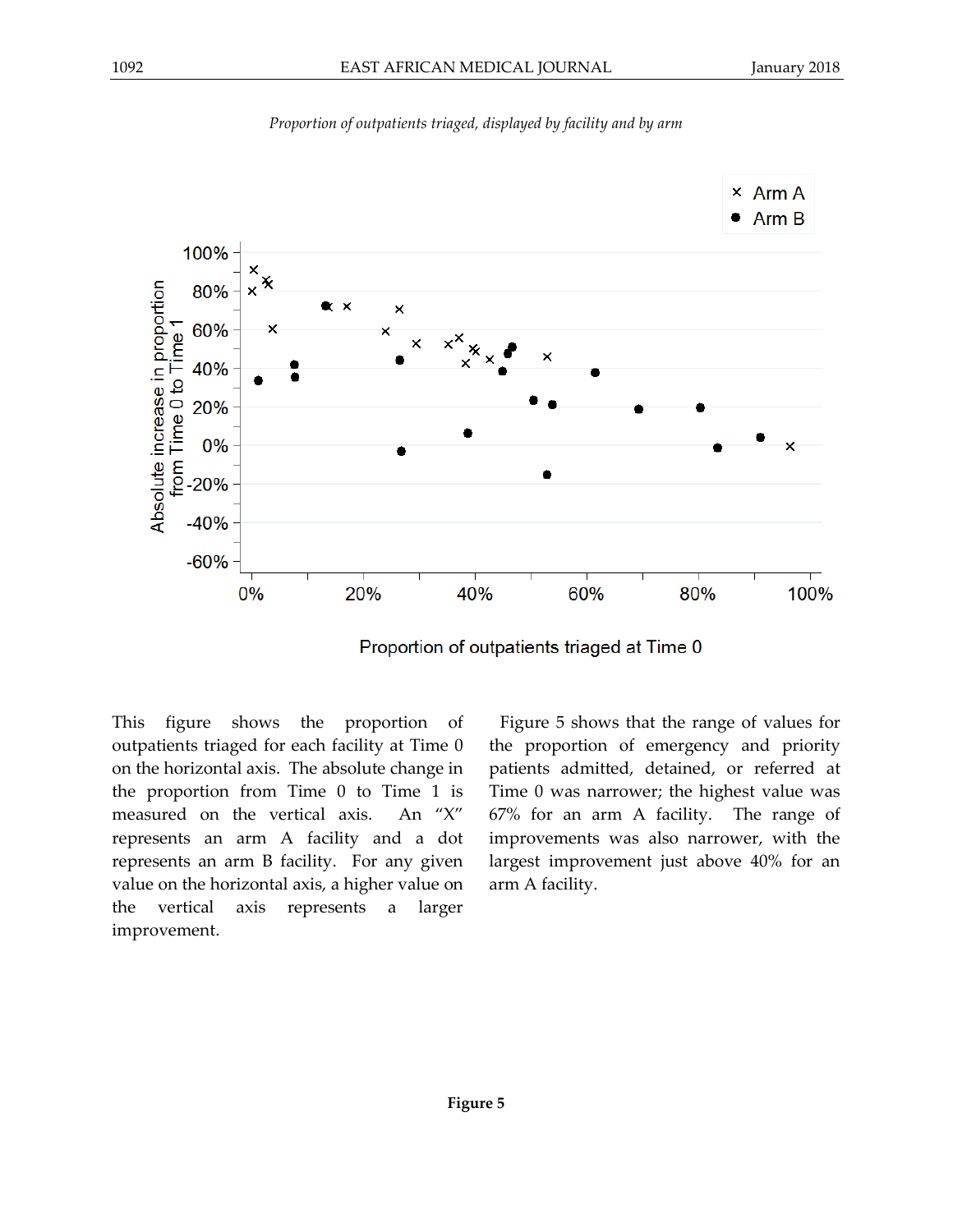

*Proportion of emergency and priority patients admitted, detained, or referred, displayed by facility and by arm*

who were admitted, detained, or referred at Time 0

This figure shows the proportion of outpatients who were classified as an emergency or priority who were subsequently admitted or detained at the health facility or referred at Time 0 on the horizontal axis. The absolute change in the proportion is measured on the vertical axis. An "X" represents an arm A facility and a dot represents an arm B facility. For any given value on the horizontal axis, a higher value on

the vertical axis represents a larger improvement.

Figure 6 shows that the estimated proportion of emergency patients that received at least one appropriate treatment was generally higher in arm B than arm A in Time 0 presumably due to the increased weighting of the district hospitals. In Time 1 however, six arm A facilities improved by 40% or more, and three arm B facilities declined by more than 15%.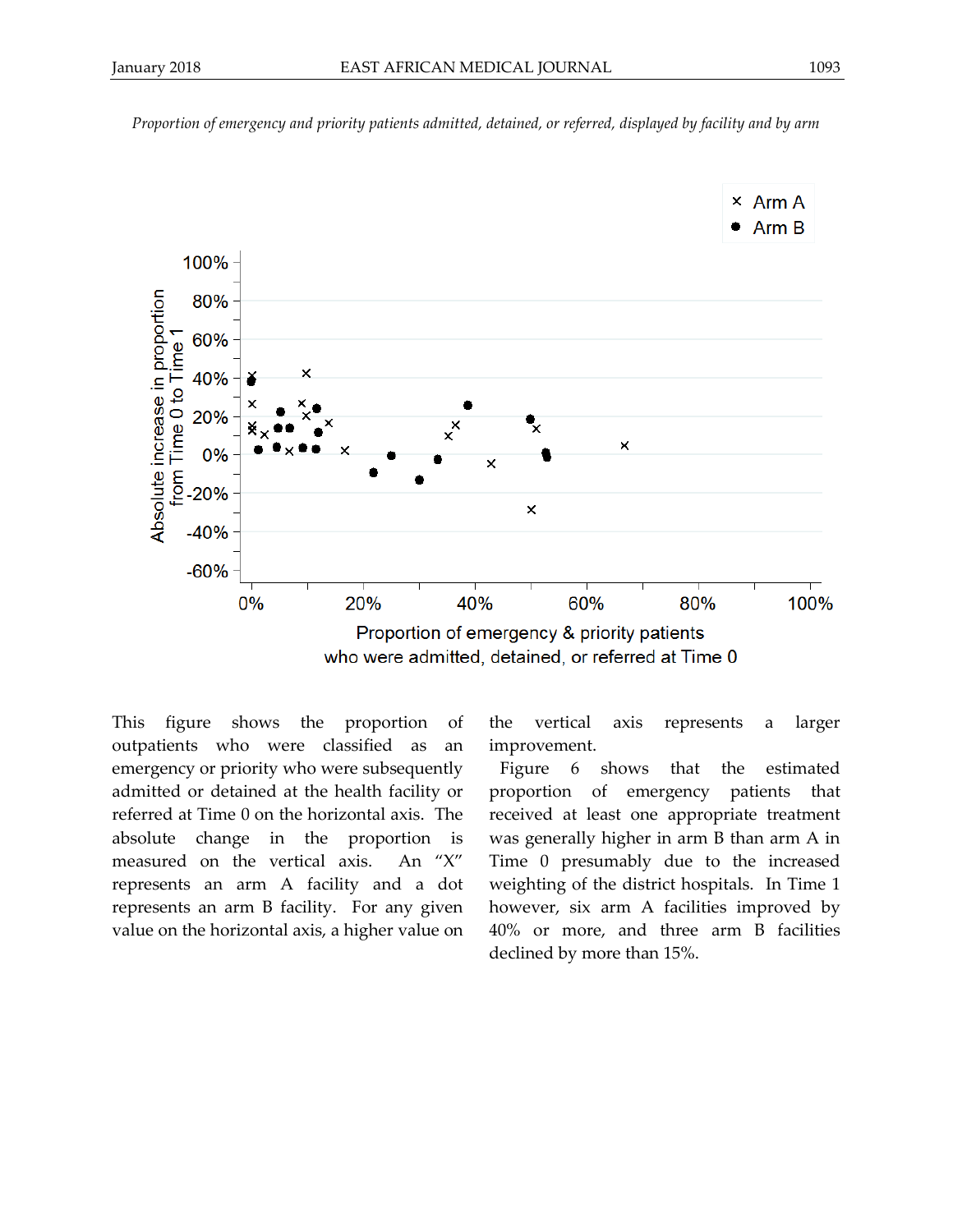



This figure shows the estimated proportion of outpatients who were classified as an emergency and received at least one appropriate treatment at Time 0 on the horizontal axis. The absolute change in the proportion is measured on the vertical axis. An "X" represents an arm A facility and a dot represents an arm B facility. For any given value on the horizontal axis, a higher value on the vertical axis represents a larger improvement.

From March through September 2011, 12,787 children under five were admitted as inpatients to the 36 facilities. Twenty-four of 4,460 inpatients (0.54%) died in arm A compared to 95 of 8,327 (1.14%) in arm B (p<0.001). When the five district hospitals were excluded from the comparison, 19 of 4,300 inpatients (0.44%) died in arm A compared to 46 of 4,143  $(1.11\%)$  in arm B  $(p<0.001)$ .

#### **DISCUSSION**

ETAT is one of the major responsibilities of health care providers working within emergency care facilities. Patients arrive with only their personal assessment of symptoms. A proportion of the millions presenting for care each day globally, have an illness or an outcome following trauma that will be fatal if not adequately treated in a timely manner.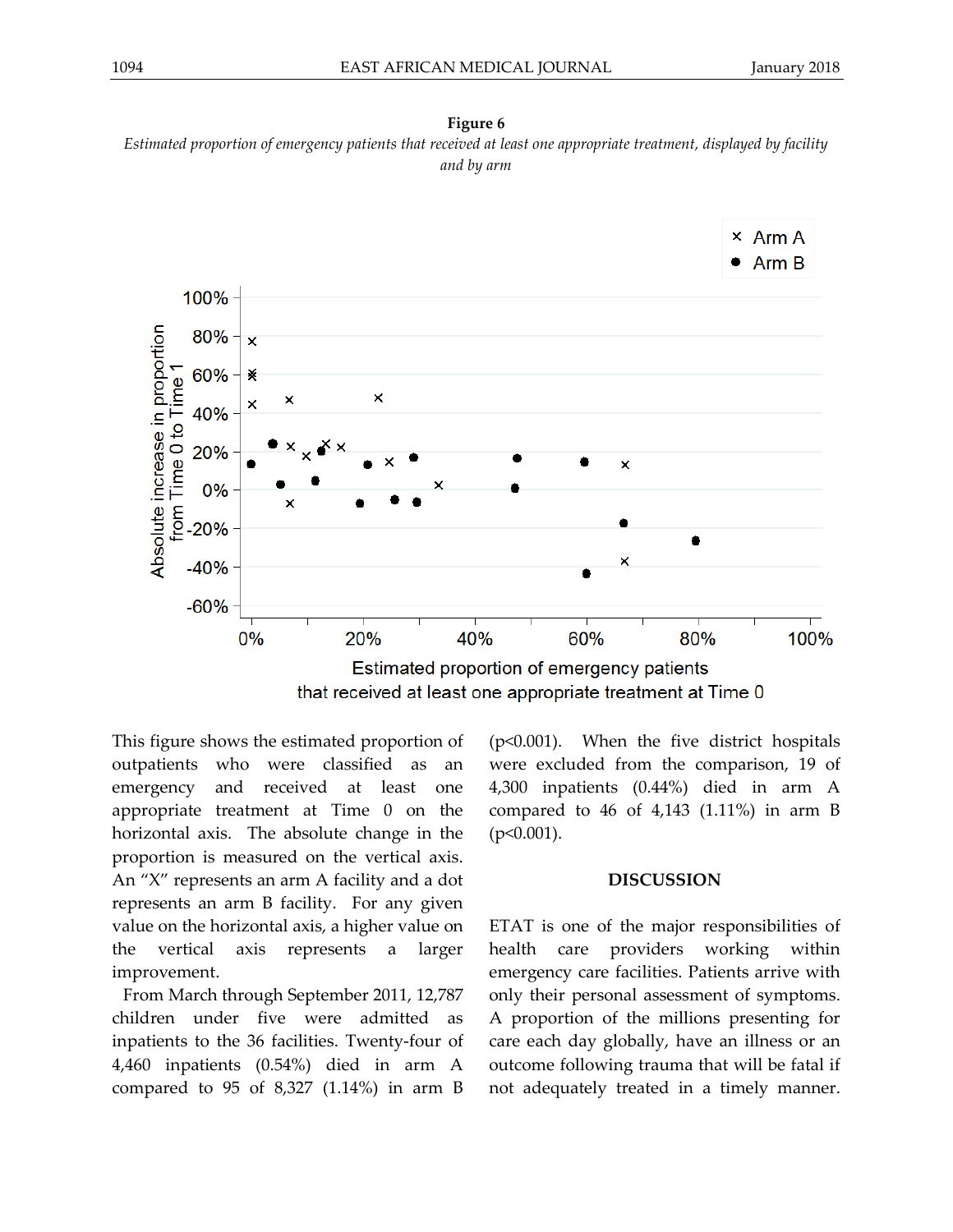WHO has emphasized both the knowledge and skill set required to provide consistent, competent, directed care for these individuals. The educational strategies to prepare individuals for this difficult role however are uncertain. The present study was designed to evaluate and compare the effectiveness of small offsite group classroom training alone to two selected individuals from each facility with the classroom training plus 'onsite support' delivered monthly for nine months to most of the facility care personnel. It was anticipated that the classroom offsite training would diffuse through the facility and change practice.

The monthly time series graphs showed the course of improvements in three ETAT facility performance indicators in relation to IMID training and OSS visits in arm A, as well as the arrival of the data entry assistants in March 2010. The dispersion graphs demonstrated that facilities were able to improve performance regardless of baseline values for the indicators. A trial for a vertical program that focused on a single indicator might select facilities on the basis of either poor or good performance. In contrast, for our interventions, facility performance was not an inclusion criterion, and the dispersion graphs showed a broad range of values of the performance indicators in Time 0. Health system investigations should consider dispersion, and balance restrictive inclusion criteria against potentially greater dispersion and larger sample sizes.

We checked inpatient registers daily to collect prospective data on inpatient mortality. The mortality rate within 48 hours of admission was significantly lower in arm A than arm B among pediatric inpatient with or without inclusion of the five district hospitals. This is evidence that OSS was associated with decreased mortality. Similar findings were

demonstrated by Molyneux et al in hospitals in Malawi (6). The timing of data collection however, was problematic. We could not control for differences that may have existed across arms at baseline. The IDCAP protocol and CONSORT checklist are available as Protocol S1 and Checklist S1 of Weaver and colleagues (21). Anonymous, facility performance data are available on the Global Health Data Exchange website at [http://ghdx.healthdata.org/.](http://ghdx.healthdata.org/)

IDCAP also contributed integrated Clinical Decision-Making Guides in emergency care. Mid-level practitioners at health centers however, may not have expertise in both children and adults. We demonstrated that it was possible and practical to create integrated guidelines for both. The Clinical Decision-Making Guides noted different specific guidance for children and during pregnancy when relevant.

### **CONCLUSION**

Further improvements in ETAT processes of care are required. During the interventions in arm A, only 37% of emergency and priority patients were admitted, detained, or referred, and only 55% of emergency patients received at least one appropriate treatment.

#### **RECOMMENDATION**

Improving ETAT in the management of patients with life threatening illness remains an unfinished task.

#### **REFERENCES**

1. World Health Organization, Division of Child Health and Development, and Regional Office for Africa. Integrated management of childhood illness: field test of the WHO/UNICEF training course in Arusha,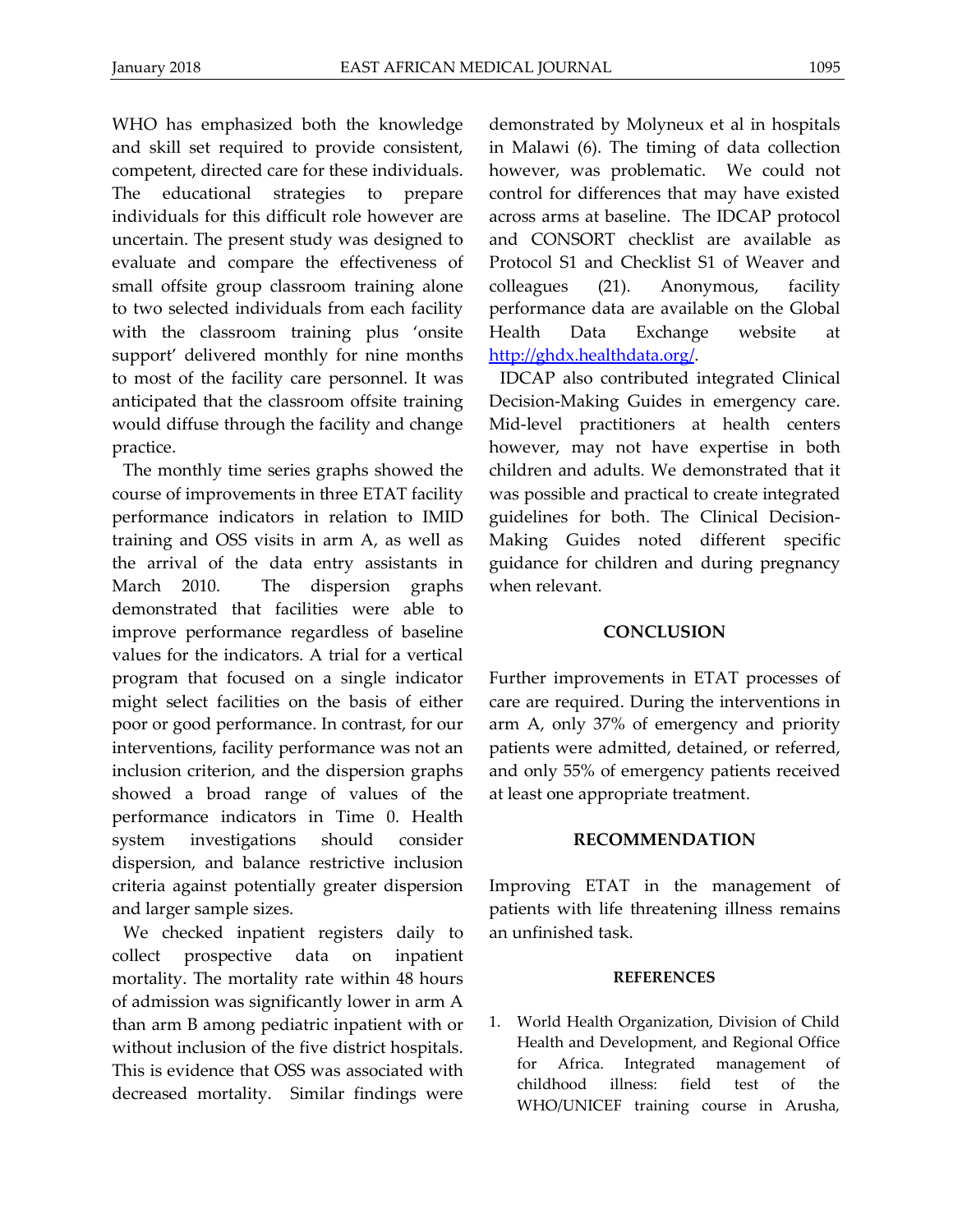United Republic of Tanzania. Bull World Health Organ 1997; 75(suppl 1):55–64. [http://www.ncbi.nlm.nih.gov/pmc/articles/PM](http://www.ncbi.nlm.nih.gov/pmc/articles/PMC2486999/?page=1) [C2486999/?page=1](http://www.ncbi.nlm.nih.gov/pmc/articles/PMC2486999/?page=1) Accessed June 2018

- 2. Gove S for the WHO Working Group on Guidelines for Integrated Management of the Sick Child. Integrated management of childhood illness by outpatient health workers: technical basis and overview. Bulletin of the World Health Organization, 1997, 75 (Supplement 1): 7-24.
- 3. Tamburlini G, Di Mario S, Maggi RS, Vilarim JN, Gove S. Evaluation of guidelines for emergency triage assessment and treatment in developing countries. Arch Dis Child 1999; 81:478–482. [https://www.bing.com/search?q=Evaluation+o](https://www.bing.com/search?q=Evaluation+of+guidelines+for+emergency+triage+assessment+and+treatment+in+developing+countries.+Arch+Dis+Child+1999&form=IE11TR&src=IE11TR&pc=EUPP_DCJB)

[f+guidelines+for+emergency+triage+assessmen](https://www.bing.com/search?q=Evaluation+of+guidelines+for+emergency+triage+assessment+and+treatment+in+developing+countries.+Arch+Dis+Child+1999&form=IE11TR&src=IE11TR&pc=EUPP_DCJB) [t+and+treatment+in+developing+countries.+Ar](https://www.bing.com/search?q=Evaluation+of+guidelines+for+emergency+triage+assessment+and+treatment+in+developing+countries.+Arch+Dis+Child+1999&form=IE11TR&src=IE11TR&pc=EUPP_DCJB) [ch+Dis+Child+1999&form=IE11TR&src=IE11T](https://www.bing.com/search?q=Evaluation+of+guidelines+for+emergency+triage+assessment+and+treatment+in+developing+countries.+Arch+Dis+Child+1999&form=IE11TR&src=IE11TR&pc=EUPP_DCJB) [R&pc=EUPP\\_DCJB.](https://www.bing.com/search?q=Evaluation+of+guidelines+for+emergency+triage+assessment+and+treatment+in+developing+countries.+Arch+Dis+Child+1999&form=IE11TR&src=IE11TR&pc=EUPP_DCJB) Accessed June 2018

- 4. World Health Organization, Department of Child and Adolescent Health and Development. Management of the child with a serious infection or severe malnutrition: Guidelines for care at the first-referral level in developing countries. Geneva: World Health Organization, 2000. Available online at: [http://whqlibdoc.who.int/hq/2000/WHO\\_FCH](http://whqlibdoc.who.int/hq/2000/WHO_FCH_CAH_00.1.pdf) [\\_CAH\\_00.1.pdf](http://whqlibdoc.who.int/hq/2000/WHO_FCH_CAH_00.1.pdf) Accessed June 2018
- 5. Bryce J, Victora CG, Habicht JP, Black RE, Scherpbier RW on behalf of the MCE-IMCI Technical Advisors. Programmatic pathways to child survival: results of a multi-country evaluation of Integrated Management of Childhood Illness. Health Policy and Planning 2005; 20 Supplement: i5-i17.
- 6. Molyneux E, Ahmad S, Robertson A. Improved triage and emergency care for children reduces inpatient mortality in a resource-constrained setting. Bull World Health Organ 2006; 84(4):314-319. [http://www.ncbi.nlm.nih.gov/pubmed/166283](http://www.ncbi.nlm.nih.gov/pubmed/16628305) [05.](http://www.ncbi.nlm.nih.gov/pubmed/16628305) Accessed June 201
- 7. Irimu G, Wamae A, Wasunna A, Were F, Ntoburi S. Obiyo N., et al. Developing and Introducing Evidence Based Clinical Practice Guidelines for Serious Illness in Kenya. Arch

Dis Child 2008; 93(9):799–804. [http://www.ncbi.nlm.nih.gov/pmc/articles/PM](http://www.ncbi.nlm.nih.gov/pmc/articles/PMC2654066/) [C2654066/.](http://www.ncbi.nlm.nih.gov/pmc/articles/PMC2654066/) Accessed June 2018

- 8. English M, Wamae A, Nyamai R, Bevins B, Irimu G. Implementing locally appropriate guidelines and training to improve care of serious illness in Kenyan hospitals: a story of scaling-up (and down and left and right). Arch Dis Child 2011; 96:285–290. [http://www.ncbi.nlm.nih.gov/pmc/articles/PM](http://www.ncbi.nlm.nih.gov/pmc/articles/PMC3039658/) [C3039658/](http://www.ncbi.nlm.nih.gov/pmc/articles/PMC3039658/) Was accessed June 2018
- 9. Tuyisenge L, Kyamanya P, van Steirteghem S, Becker M, English M, Lissauer T. Knowledge and skills retention following Emergency Triage, Assessment and Treatment plus admission course for final year medical students in Rwanda: a longitudinal cohort study. Archives of Diseases in Childhood, 2014: 99(11):993-7.
- 10. English M, Esamai E, Wasunna A, Were F, Ogutu B, Wamae A, et al. Assessment of inpatient paediatric care in first referral level hospitals in 13 districts in Kenya. Lancet 2004; 363(9425):1948-1943.

https://www.thelancet.com/journals/lancet/arti cle/PIIS0140-6736(04)16408-8/fulltext. Accessed August 2018

- 11. Kinoti SN, Kalokola F, Rose M, Boucar M, Hill K, Núñez O, and Gómez I. Using the collaborative approach to improve pediatric hospital care. Quality Assurance Project/Health Care Improvement Project. Bethesda, MD: University Research Company, January 2008. [http://www.urc](http://www.urc-chs.com/resources/using-collaborative-approach-improve-pediatric-hospital-care)[chs.com/resources/using-collaborative](http://www.urc-chs.com/resources/using-collaborative-approach-improve-pediatric-hospital-care)[approach-improve-pediatric-hospital-care.](http://www.urc-chs.com/resources/using-collaborative-approach-improve-pediatric-hospital-care) Accessed June 2018
- 12. Duke T, Tamburlini G. Improving the quality of paediatric care in peripheral hospitals in developing countries. Arch Dis Child 2003; 88(7):563–565. https://adc.bmj.com/content/88/7/563 Accessed August 2018
- 13. Campbell H, Duke T, Weber M, English M, Carai S, Tamburlini G et al. Global initiatives for improving hospital care for children: state of the art and future prospects. Pediatrics 2008; 121(4):e984-e992.